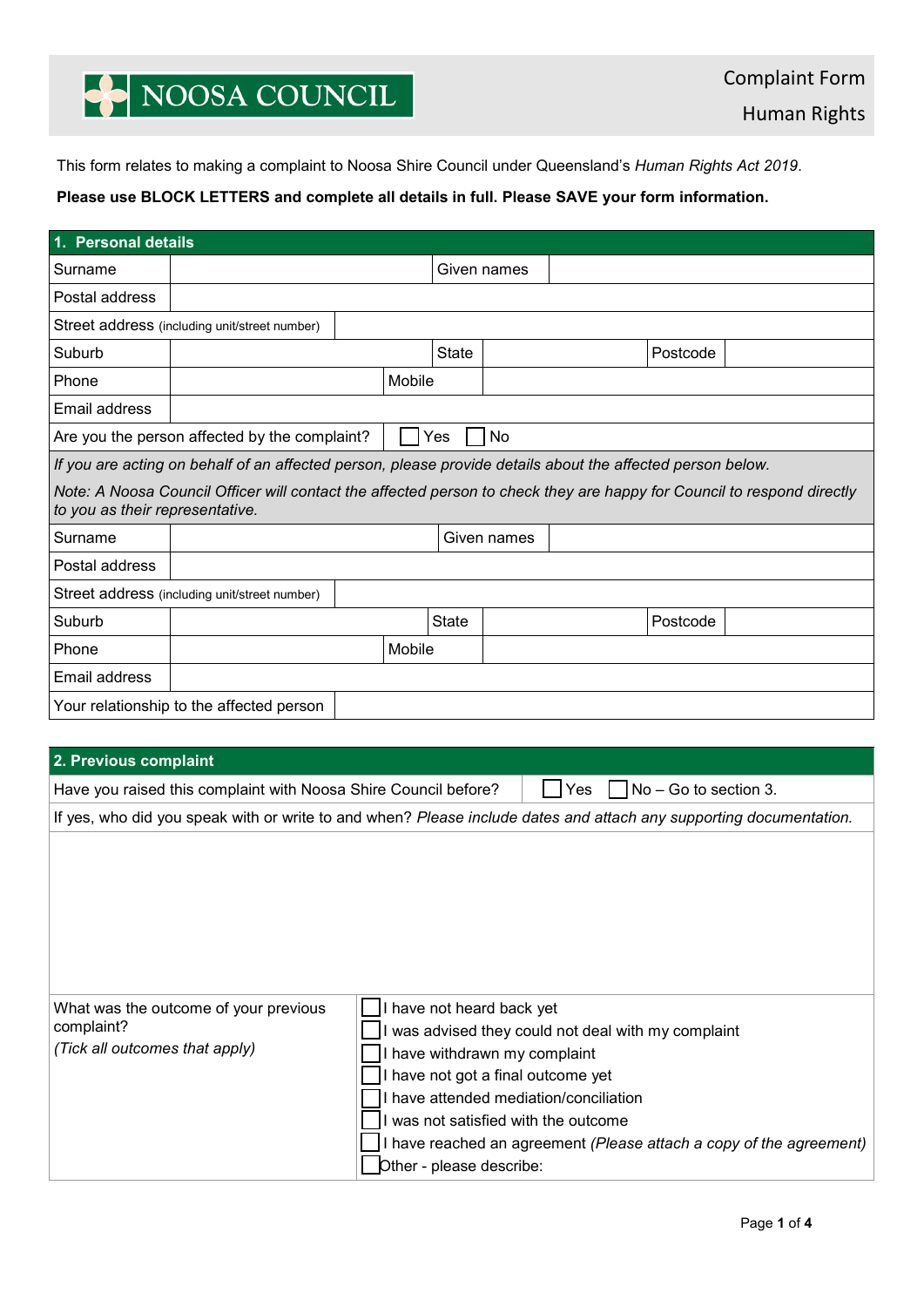# NOOSA COUNCIL

Human Rights

| 3. Details of who you are complaining about                                                                                                                                                                                                                                    |                                  |  |  |  |  |  |
|--------------------------------------------------------------------------------------------------------------------------------------------------------------------------------------------------------------------------------------------------------------------------------|----------------------------------|--|--|--|--|--|
| 1 <sup>st</sup> Person you are complaining about                                                                                                                                                                                                                               | 1 <sup>st</sup> Person's Details |  |  |  |  |  |
| Person's Name                                                                                                                                                                                                                                                                  |                                  |  |  |  |  |  |
| Person's Address                                                                                                                                                                                                                                                               |                                  |  |  |  |  |  |
| Person's phone or email contact (if known)                                                                                                                                                                                                                                     |                                  |  |  |  |  |  |
| Were they at work when they treated you<br>unfairly?                                                                                                                                                                                                                           | No<br>Yes<br>$\mathsf{L}$        |  |  |  |  |  |
| If yes, what is their job title or position?                                                                                                                                                                                                                                   |                                  |  |  |  |  |  |
| Council department where the person<br>works (if known)                                                                                                                                                                                                                        |                                  |  |  |  |  |  |
| 2 <sup>nd</sup> Person you are complaining about                                                                                                                                                                                                                               | 2 <sup>nd</sup> Person's Details |  |  |  |  |  |
| Person's Name                                                                                                                                                                                                                                                                  |                                  |  |  |  |  |  |
| Person's Address                                                                                                                                                                                                                                                               |                                  |  |  |  |  |  |
| Person's phone or email contact (if known)                                                                                                                                                                                                                                     |                                  |  |  |  |  |  |
| Were they at work when they treated you<br>unfairly?                                                                                                                                                                                                                           | N <sub>O</sub><br>Yes            |  |  |  |  |  |
| If yes, what is their job title or position?                                                                                                                                                                                                                                   |                                  |  |  |  |  |  |
| Council department where the person<br>works (if known)                                                                                                                                                                                                                        |                                  |  |  |  |  |  |
| Other                                                                                                                                                                                                                                                                          |                                  |  |  |  |  |  |
| Please provide as much detail of who you<br>are complaining about                                                                                                                                                                                                              |                                  |  |  |  |  |  |
| 4. Human rights                                                                                                                                                                                                                                                                |                                  |  |  |  |  |  |
| Which human right/s is relevant to your<br>situation?                                                                                                                                                                                                                          |                                  |  |  |  |  |  |
| Has your human right been limited by an<br>action or decision of Council?                                                                                                                                                                                                      | No<br>Yes                        |  |  |  |  |  |
| If yes, how?                                                                                                                                                                                                                                                                   |                                  |  |  |  |  |  |
| 5. Details of your complaint                                                                                                                                                                                                                                                   |                                  |  |  |  |  |  |
| Please tell us what happened that you want to complain about including:<br>Dates of each event (as exact as possible)<br>$\bullet$<br>When and where did the event or incident occur? (provide details where possible)<br>Who said what and who did what? (Their name and job) |                                  |  |  |  |  |  |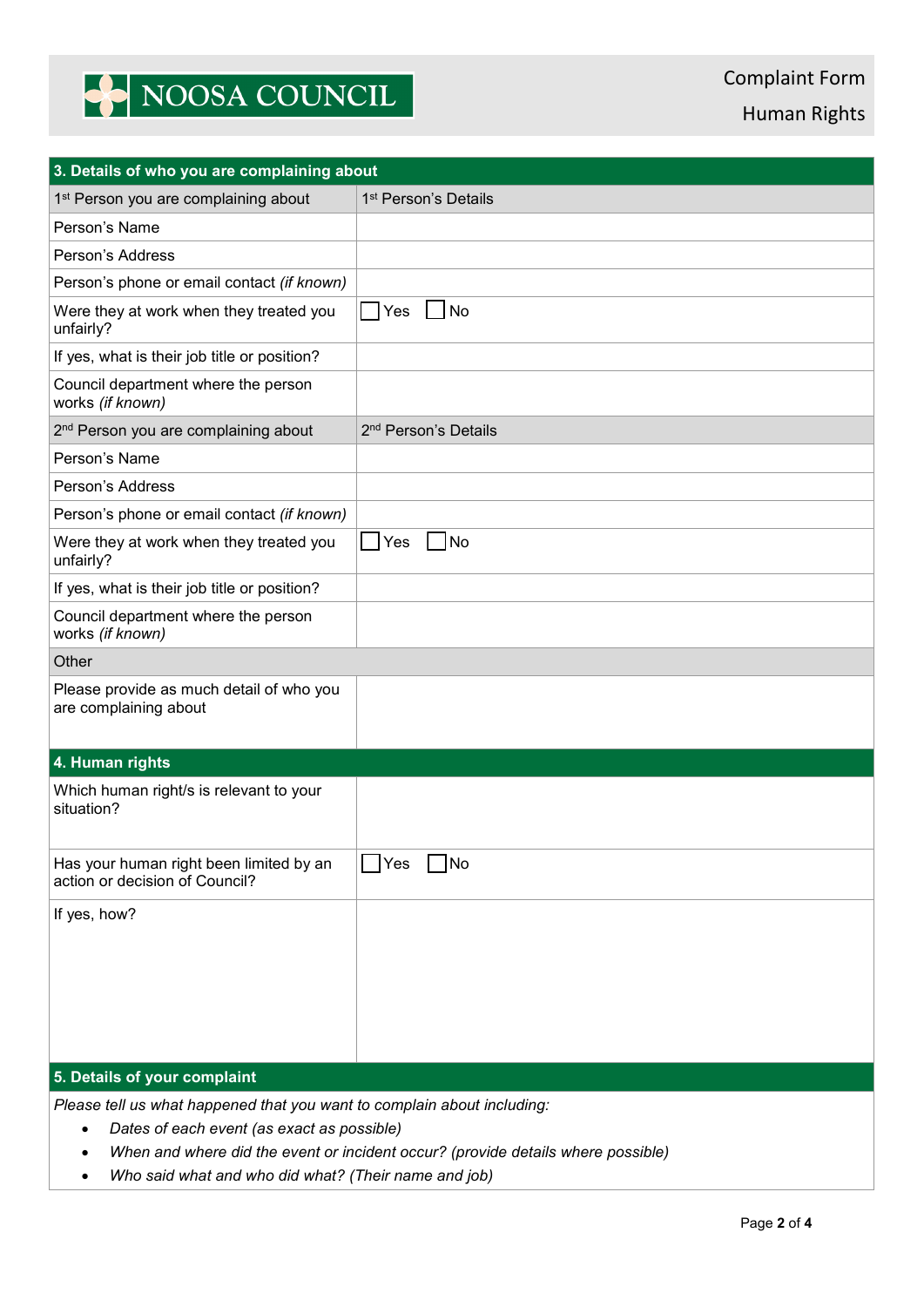### NOOSA COUNCIL

Human Rights

- *What were you doing when it happened? (E.g. working, applying for work, accessing buildings or places etc.)*
- *What action or decision by Council brought about the complaint?*
- *Why do you think the human right is related to the basis of your complaint that you outlined in section 4 above?*

*Please attach extra pages if you need them to your form.*